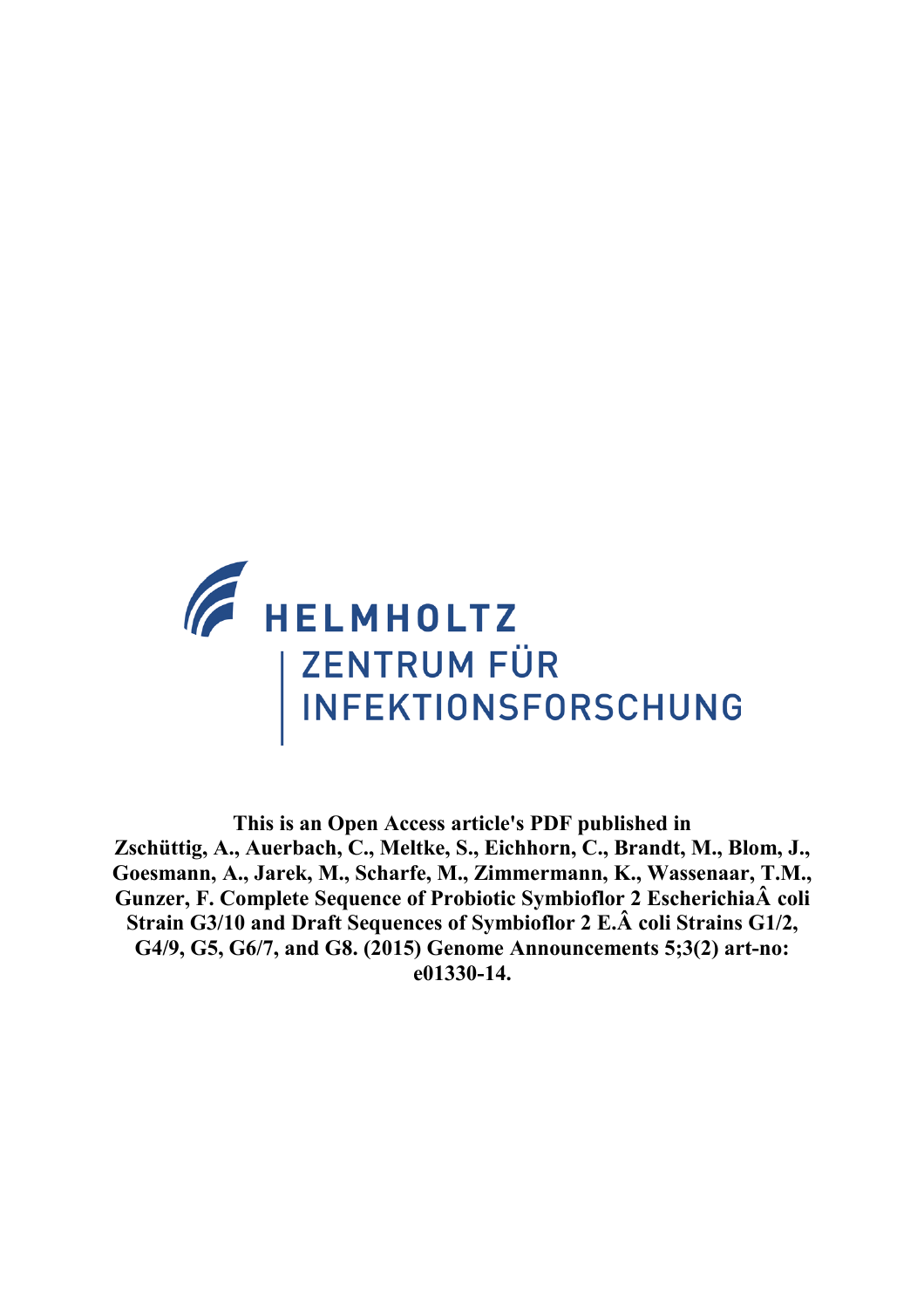



# **Complete Sequence of Probiotic Symbioflor 2** *Escherichia coli* **Strain G3/10 and Draft Sequences of Symbioflor 2** *E. coli* **Strains G1/2, G4/9, G5, G6/7, and G8**

## Anke Zschüttig,<sup>a\*</sup> Christian Auerbach,<sup>a</sup> Simone Meltke,<sup>a\*</sup> Christin Eichhorn,<sup>a</sup> Manuela Brandt,<sup>a\*</sup> Jochen Blom,<sup>b</sup> Alexander Goesmann,<sup>b</sup> **Michael Jarek,<sup>c</sup> Maren Scharfe,<sup>c</sup> Kurt Zimmermann,<sup>d</sup> Trudy M. Wassenaar,<sup>e</sup> Florian Gunzer<sup>a</sup>**

Institute of Medical Microbiology and Hygiene, TU Dresden, Dresden, Germany<sup>a</sup>; Bioinformatics and Systems Biology, Justus Liebig University Giessen, Giessen, Germany<sup>b</sup>; Genome Analytics, Helmholtz Centre for Infection Research, Braunschweig, Germany<sup>c</sup>; SymbioPharm GmbH, Herborn-Hörbach, Germany<sup>d</sup>; Molecular Microbiology and Genomics Consultants, Zotzenheim, Germanye

\* Present address: Anke Zschüttig, GlaxoSmithKline Biologicals, Dresden, Germany; Simone Meltke, Mittweida County Hospital, Department of Child and Adolescent Psychiatry, Chemnitz, Germany; Manuela Brandt, Division of Nephrology, Internal Medicine III, TU Dresden, Dresden, Germany.

A.Z. and C.A. contributed equally to this study.

**The complete genome of probiotic** *Escherichia coli* **strain G3/10 is presented here. In addition, the probiotic** *E. coli* **strains G1/2, G4/9, G5, G6/7, and G8 are presented in draft form. These six strains together comprise the probiotic product Symbioflor 2 (DSM 17252).**

**Received** 13 December 2014 **Accepted** 19 December 2014 **Published** 5 March 2015

**Citation** Zschüttig A, Auerbach C, Meltke S, Eichhorn C, Brandt M, Blom J, Goesmann A, Jarek M, Scharfe M, Zimmermann K, Wassenaar TM, Gunzer F. 2015. Complete sequence of probiotic Symbioflor 2 *Escherichia coli* strain G3/10 and draft sequences of Symbioflor 2 *E. coli* strains G1/2, G4/9, G5, G6/7 and G8. Genome Announc 3(2):e01330-14. doi:10.1128/genomeA.01330-14.

**Copyright** © 2015 Zschüttig et al. This is an open-access article distributed under the terms of the Creative Commons Attribution 3.0 Unported license. Address correspondence to Trudy M. Wassenaar, trudy@mmgc.eu, or Florian Gunzer, florian.gunzer@tu-dresden.de.

**A**lthough probiotic activity is more often associated with lactic acid bacteria, some *Escherichia coli* strains have also been shown to have beneficial effects on human health. We consider it an essential step in the safety evaluation of probiotics to analyze their complete genomic content. The six probiotic *E. coli* strains presented here are all components of the probiotic product Symbioflor 2 (DSM 17252), provided by SymbioPharm (Herborn, Germany). The product is recommended for the treatment of irritable bowel syndrome (IBS) in adults and children [\(1,](#page-2-0) [2\)](#page-2-1). The *E. coli* strains comprising Symbioflor 2 were originally isolated from a single healthy human donor and stored separately since their isolation in 1956. Based on decades of experience of clinical use in humans, and in the absence of severe adverse reactions, Symbioflor 2 can be considered safe. In February 2011, all six Symbioflor 2 *E. coli* strains were assigned to risk group 1 by the Central Committee on Biological Safety (ZKBS) of the German Federal Office of Consumer Protection and Food Safety (BVL).

The genome of *E. coli* G3/10 was sequenced at CeBiTec (Uni-

#### <span id="page-1-0"></span>**TABLE 1** Characteristics of the six genomes

| E. coli strain<br>$(DSMZ$ no.) <sup>a</sup> | Chromosome<br>size $(bp)$ | No. of<br>contigs | Accession no. $b$   | $Plasmid(s)$ (size [bp])                                                                          | Accession no.                                                                                                             |
|---------------------------------------------|---------------------------|-------------------|---------------------|---------------------------------------------------------------------------------------------------|---------------------------------------------------------------------------------------------------------------------------|
| G1/2 (DSM 16441)                            | 5,090,326                 | 252               | <b>JPKH00000000</b> | pSYM10 (1,549), pSYM12 (7,111)                                                                    | KM107846 (pSYM10),<br>KM107848 (pSYM12)                                                                                   |
| G3/10 (DSM 16443)                           | 4,999,267                 | 12                | <b>JPKI00000000</b> | pSYM1 (50,572), pSYM2 (4,197), pSYM3 (1,934),<br>pSYM4 (1,304), pSYM5 (6,567), pSYM6<br>(10, 433) | JN887338 (pSYM1), KM107838<br>(pSYM2), KM107839<br>(pSYM3), KM107840<br>(pSYM4), KM107841<br>(pSYM5), KM107842<br>(pSYM6) |
| G4/9 (DSM 16444)                            | 4,545,818                 | 79                | <b>JPKJ00000000</b> | pSYM4                                                                                             |                                                                                                                           |
| G5 (DSM 16445)                              | 4,787,583                 | 151               | <b>JPKK00000000</b> | pSYM3, pSYM7 (4,452), pSYM8 (2,353), pSYM9<br>$(12,686)$ , pSYM11 $(3,215)$                       | KM107843 (pSYM7), KM107844<br>(pSYM8), KM107845<br>(pSYM9), KM107847<br>(pSYM11)                                          |
| G6/7 (DSM 16446)                            | 5,236,262                 | 185               | <b>JPMZ00000000</b> | pSYM10, pSYM12                                                                                    |                                                                                                                           |
| G8 (DSM 16448)                              | 5,160,208                 | 300               | <b>JPKL00000000</b> | pSYM10, pSYM12                                                                                    |                                                                                                                           |

*a* Strain number in the Leibniz Institute DSMZ-German Collection of Microorganisms and Cell Cultures, Braunschweig, Germany.

*b* The contigs are merged into a single accession number.